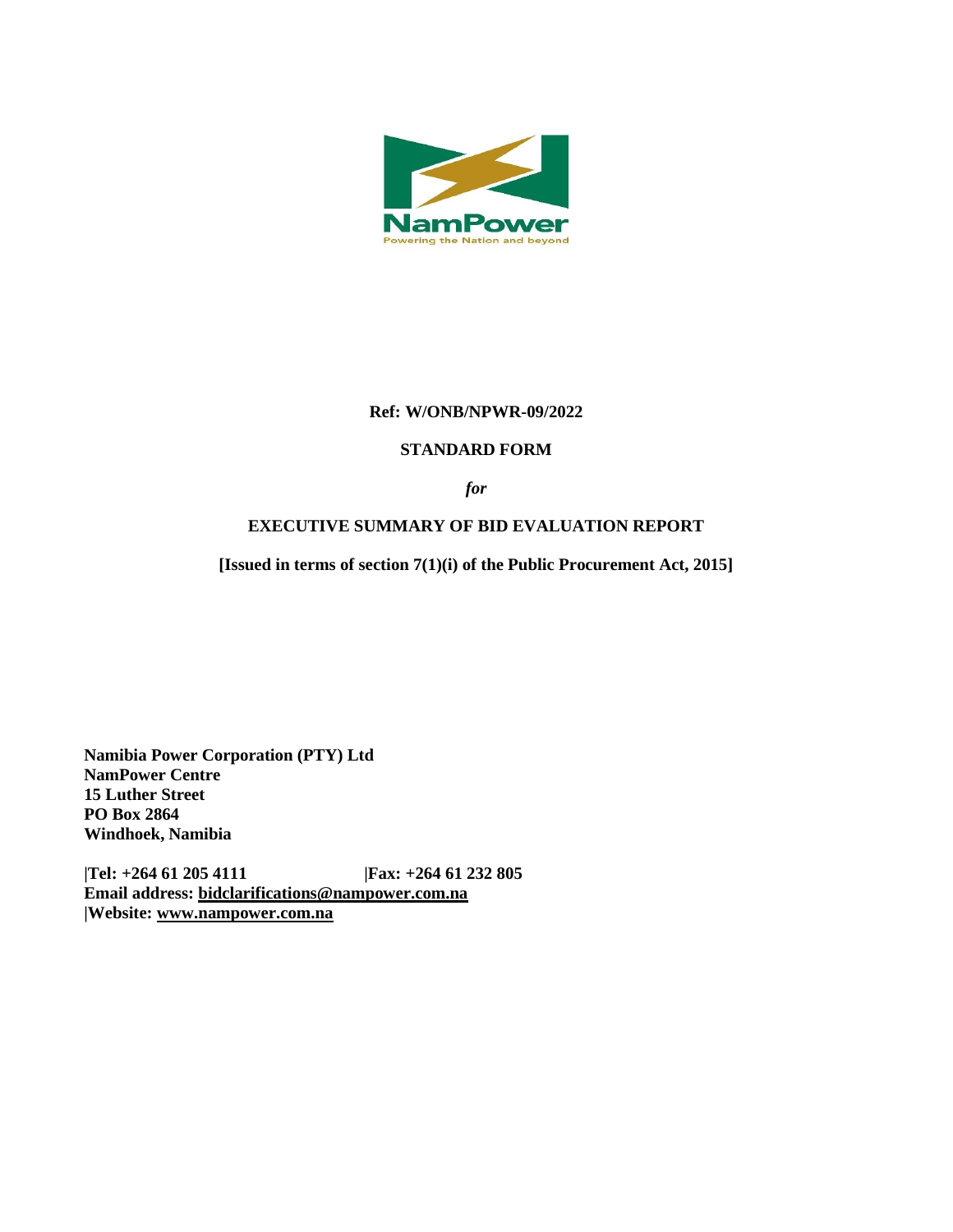# **Executive Summary of Bid Evaluation Report**

# **Project Title**

#### **Reference number of procurement: W/ONB/NPWR-09/2022**

- 1. **Scope of Contract:** Construction of Ohama Substation: Civil, Steel, Road and Building Works (Phase 2).
- 2. **Procurement method used:** Open National Bidding
- 3. **Date of Invitation of Bids**: 02 November 2021
- 4. **Closing date for submission of bids:** 28 January 2022
- 5. **Date and place of opening of bids:** 28 January 2022, Omusati Boardroom, 4th floor, NamPower Centre
- 6. **Number of bids received by closing date:** 11
- **7. Responsiveness of bids:**

| <b>Bidder's Name</b>                           | <b>Pricing at Bid</b><br><b>Opening N\$</b> | <b>Responsive or</b><br>not | Reasons why bid is not responsive                                                                                                                                                                                                                                                                                                                                                                                                                                                                                                                                                                                                                                                                                                                                                                                                                      |
|------------------------------------------------|---------------------------------------------|-----------------------------|--------------------------------------------------------------------------------------------------------------------------------------------------------------------------------------------------------------------------------------------------------------------------------------------------------------------------------------------------------------------------------------------------------------------------------------------------------------------------------------------------------------------------------------------------------------------------------------------------------------------------------------------------------------------------------------------------------------------------------------------------------------------------------------------------------------------------------------------------------|
|                                                |                                             | responsive<br>(Yes/No)      |                                                                                                                                                                                                                                                                                                                                                                                                                                                                                                                                                                                                                                                                                                                                                                                                                                                        |
| Wecca Investment CC JV Supeco<br>Trading       | 4 837 682.84                                | N <sub>o</sub>              | a) Bid submission form: Not as per<br>BF1-2: Combined Bid Submission<br>Form completed instead of each JV<br>partner.<br>b) Incomplete Schedule of Prices:<br>BoQ for Foundations not completed.<br>Securing<br>Declaration:<br>Bid<br>c)<br>Combined Bid Securing Declaration<br>completed instead of each JV partner.<br>d) Affirmative Action Compliance:<br>Supeco Trading CC has 74 employees<br>registered with the Social Security<br>Commission (SSC) and 25 employees<br>indicated in the Employment Equity<br>Commission letter.<br>Declaration of Authenticity:<br>e)<br>Combined<br>Declaration<br>of<br>Authenticity completed instead of<br>each JV partner.<br>f) Covenant of Integrity: Combined<br>Covenant of Integrity completed<br>instead of each JV Partner.<br>g) Performance Security Undertaking:<br>Not stamped by the Bank. |
| NGC Investment JV James & Young<br>Enterprises | 15 420 229.20                               | Yes                         |                                                                                                                                                                                                                                                                                                                                                                                                                                                                                                                                                                                                                                                                                                                                                                                                                                                        |
| Maperes Investment CC                          | 14 971 474.47                               | N <sub>o</sub>              | Minimum qualification criteria for<br>3.1.1 general experience, $3.1.2$ (a) and<br>3.1.2 (b) specific experience not met:                                                                                                                                                                                                                                                                                                                                                                                                                                                                                                                                                                                                                                                                                                                              |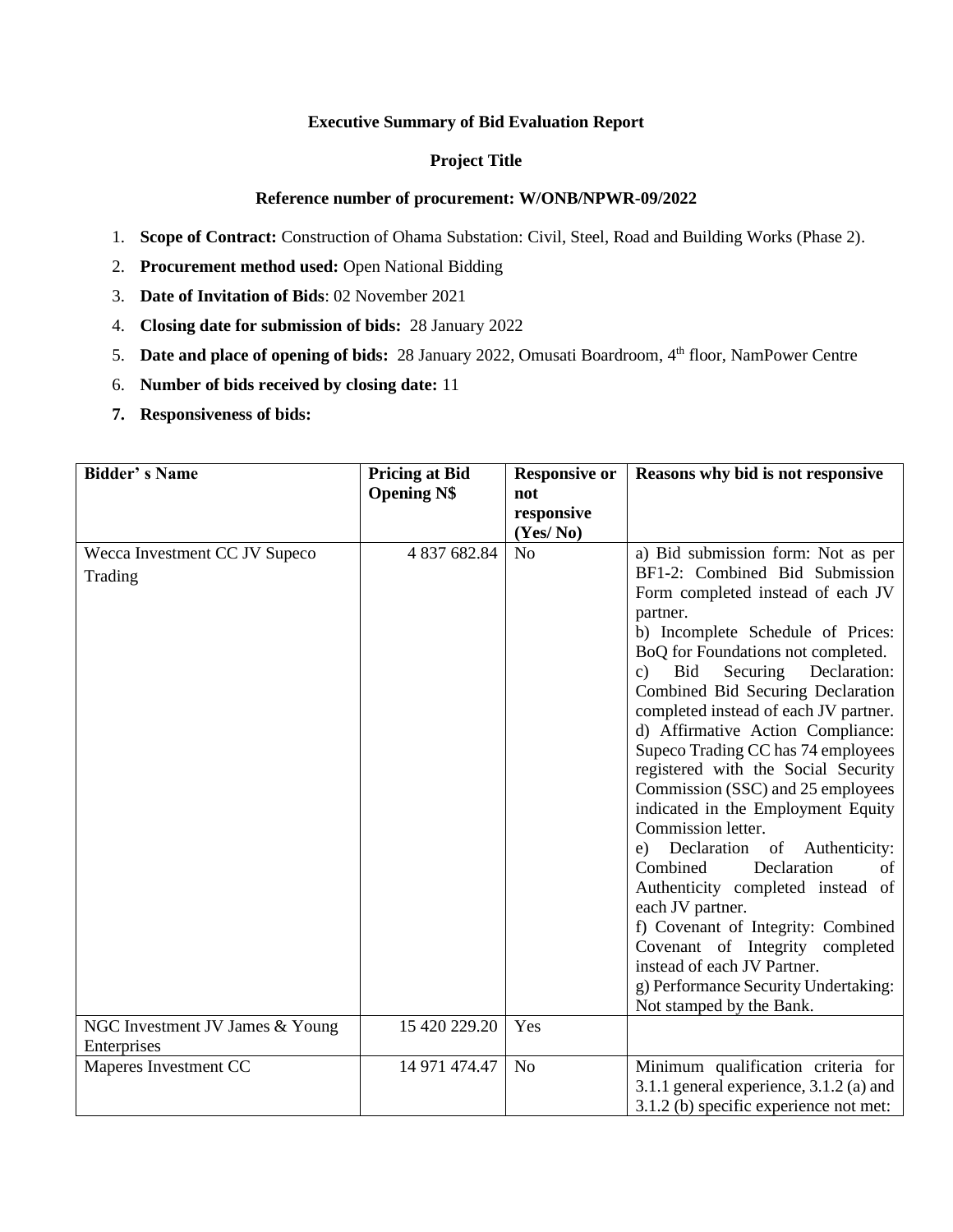|                                      |               |                | Only building and roads construction                                 |
|--------------------------------------|---------------|----------------|----------------------------------------------------------------------|
|                                      |               |                | experience.                                                          |
| Adenco-CSV Namibia Construction      | 22 914 016.65 | N <sub>o</sub> | Minimum technical evaluation score                                   |
| Consortium CC                        |               |                | of 70 % not attained. Scored 62%                                     |
|                                      |               |                | obtained.                                                            |
| Moupika Investment CC                | 11 714 062.92 | N <sub>o</sub> | a) Performance Security Undertaking                                  |
|                                      |               |                | issued by Bank is not in                                             |
|                                      |               |                | accordance with Bidding Form                                         |
|                                      |               |                | BF1-21.                                                              |
|                                      |               |                | (b) Performance Security Undertaking                                 |
|                                      |               |                | issued by DBN is not stamped by                                      |
|                                      |               |                | the Bank as per the requirements of                                  |
|                                      |               |                | Bidding Form BF1-21.                                                 |
| Capital Technical Services CC        | 15 063 678.13 | N <sub>o</sub> | Minimum qualification criteria for                                   |
|                                      |               |                | 3.1.1 general experience, 3.1.2 (a) and                              |
|                                      |               |                | 3.1.2 (b) specific experience not met:                               |
|                                      |               |                | $\circ$ Only buildings                                               |
|                                      |               |                | construction experience.                                             |
| Power Line Africa                    | 16 863 415.84 | Yes            |                                                                      |
| Hangala Construction                 | 17 377 090.61 | N <sub>o</sub> | Performance Security Undertaking                                     |
|                                      |               |                | issued by DBN is not stamped by the                                  |
|                                      |               |                | Bank as per the requirements of                                      |
|                                      |               |                | Bidding Form BF1-21.                                                 |
| Palladium Civil Engineering (Pty)Ltd | 20 330 358.00 | N <sub>o</sub> | Conflict of interest as per ITB 5.3.                                 |
|                                      |               |                | The site agent for Palladium is also                                 |
|                                      |               |                | participating bidder with<br>Wecca                                   |
|                                      |               |                | Investment JV<br>Supeco<br>Trading                                   |
| John Namusheshe Construction &       | 6 965 059.59  | N <sub>o</sub> | Enterprises.<br>Bidder failed to indicate on the Bid                 |
| <b>Investment CC</b>                 |               |                |                                                                      |
|                                      |               |                | Submission Form 1-2 whether they<br>are a Government Owned Entity or |
|                                      |               |                | not.                                                                 |
|                                      |               |                |                                                                      |
|                                      |               |                | Minimum qualification criteria for                                   |
|                                      |               |                | 3.1.2 (a) and $3.1.2$ (b) specific                                   |
|                                      |               |                | experience not met.                                                  |
| <b>Shivute Construction CC</b>       | 13 222 613.75 | Yes            |                                                                      |